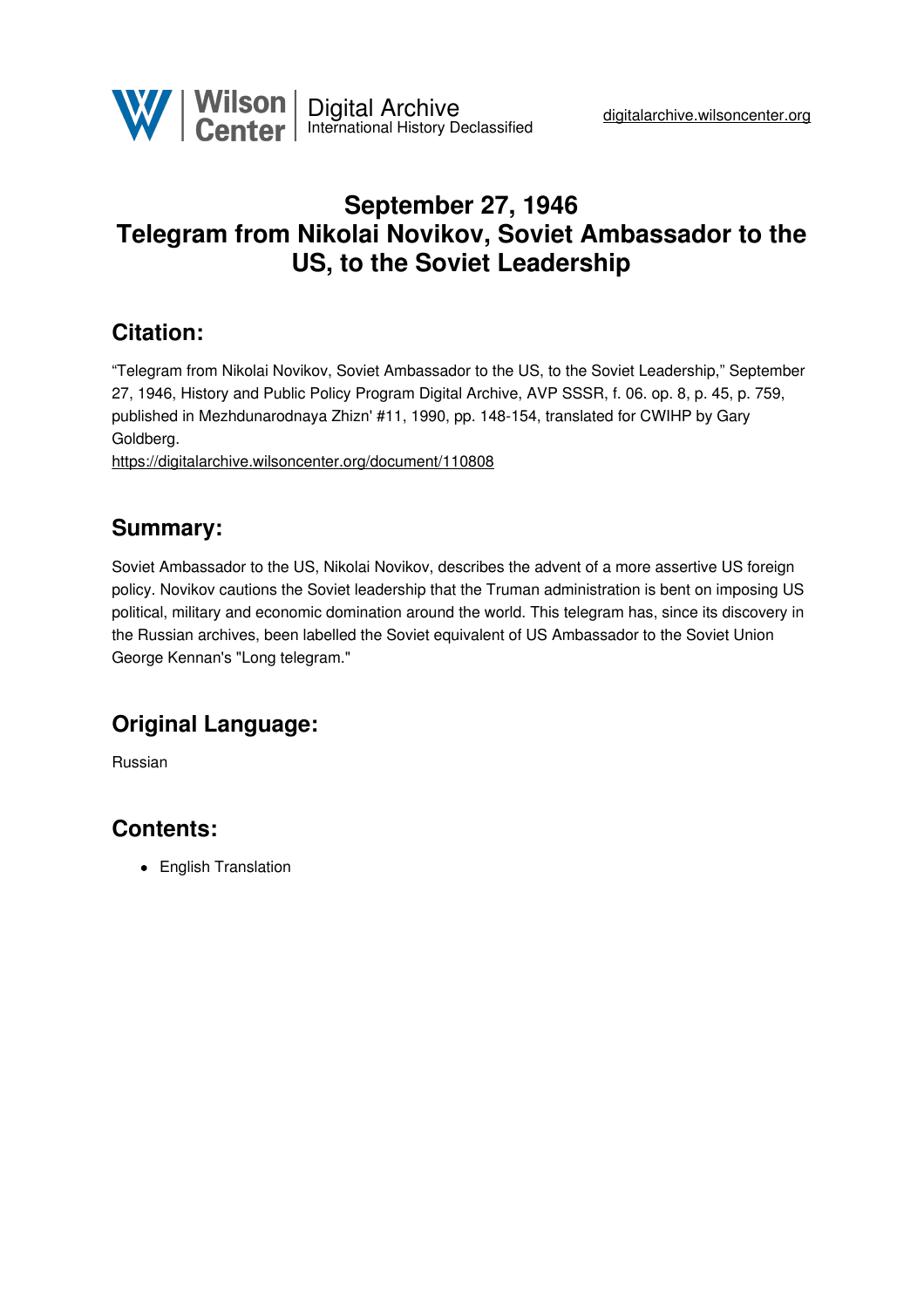[Note at the bottom of the first page: "The orthography and style of the original have been preserved in the document."]

Reflecting the imperialistic tendency of American monopoly capital, US foreign policy has been characterized in the postwar period by a desire for *world domination*\*. This is the real meaning of repeated statements by President Truman and other representatives of American ruling circles that the US has a right to world leadership [*rukovodstvo*]. All the forces of American diplomacy, the Army, Navy, and Air Force, industry, and science have been placed at the service of this policy. With this objective in mind broad plans for expansion have been developed, to be realized both diplomatically and through the creation of a system of naval and air bases far from the US, an arms race, and the creation of newer and newer weapons.

\* Emphasis here and from this point on indicates where V. M. Molotov underlined the original document.

1. a) US foreign policy is being pursued right now*in a situation quite different* from that which existed in the prewar period.

This situation does not completely match the expectations of those reactionary circles who hoped during the Second World War that they would be able to remain apart from the main battles in Europe and Asia for a long time. Their expectation was that the United States of America, if it was not able to completely avoid participation in the war, would enter it only at the last moment when it might be able to influence its outcome without great effort, completely securing its own interests. It was intended thereby that the main rivals of the US would be crushed in this war or to weakened to a great degree and that due to this circumstance the US would *be the most powerful factor* in deciding the main issues of the postwar world. These expectations also were based on the assumption quite widespread in the US during the first period of the war that the Soviet Union, which had been attacked by German fascism in June 1941, would be weakened as a result of the war or even completely destroyed.

Reality has not borne out all the expectations of the American imperialists.

b) The two main aggressor powers, fascist Germany and militarist Japan, at the same time the main rivals of the US both in the economic and in foreign policy fields, were defeated as a result of the war. A third great power, Great Britain, having been dealt strong blows from the war, is now faced with enormous economic and political difficulties. The political foundations of the British Empire have been noticeably undermined, in some cases having taken on the nature of a crisis, for example in India, Palestine, and Egypt.

Europe came out of the war with a thoroughly shattered economy, and the economic devastation which resulted during the war cannot soon be repaired. All the countries of Europe and Asia are feeling an enormous need for consumer goods, industrial and transportation equipment, etc. Such a situation opens up a *vista* for American monopoly capital *of enormous deliveries of goods and the importation of capital*to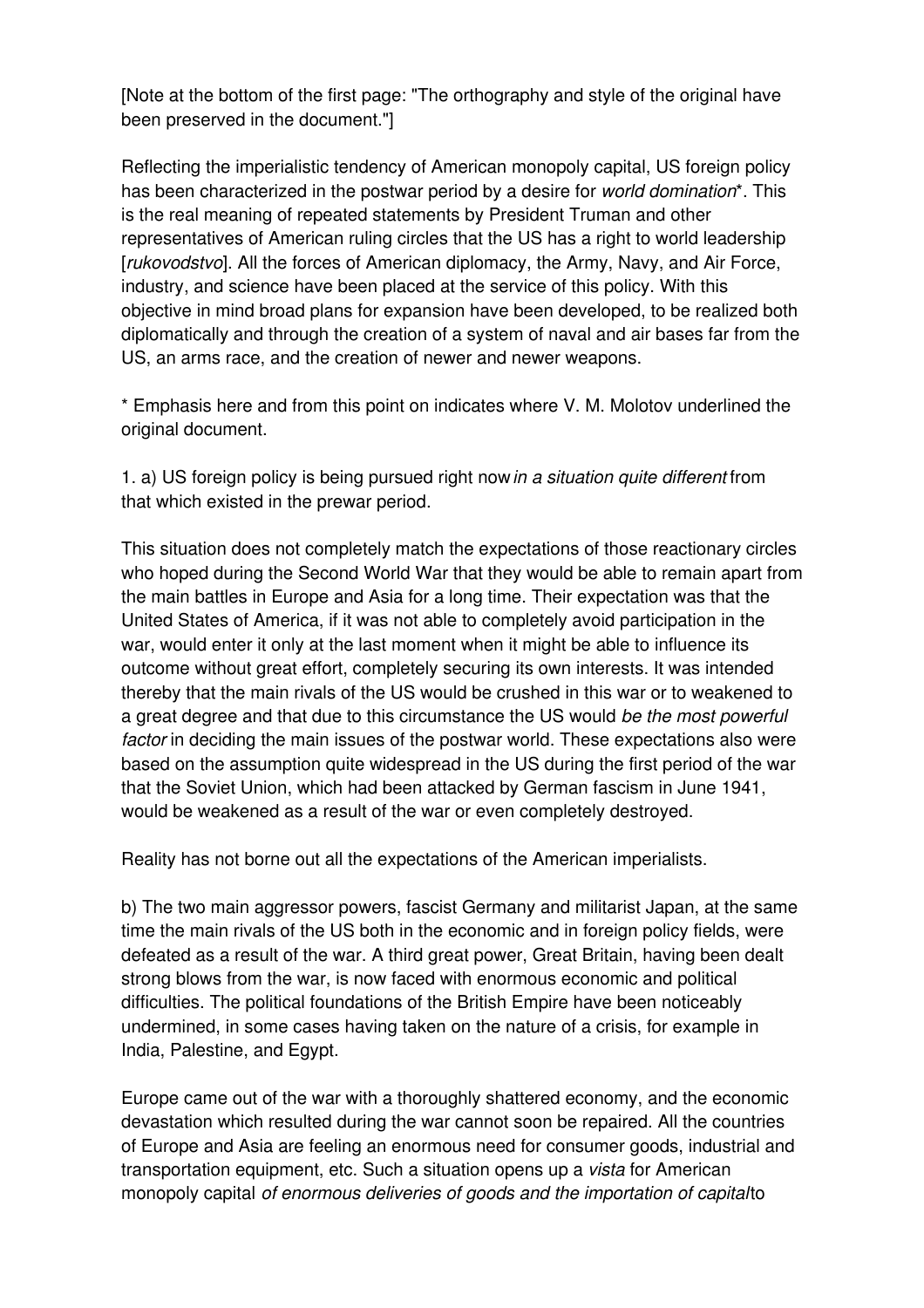these countries, which would allow it [American monopoly capital] to be introduced into their economies.

The realization of this opportunity would mean a serious strengthening of the economic position of the US throughout the entire world and would be one of the stages in the path toward establishing American world supremacy.

c) On the other hand, the expectations of those American circles have not been justified which were based on the Soviet Union being destroyed during the war or coming out of it so weakened that it was forced to bow to the US for economic aid. In this event it could have dictated such conditions which would provide the US with an opportunity to carry out its expansion in Europe and Asia without hindrance from the USSR.

In reality, in spite of all the economic difficulties of the postwar period associated with the enormous damage caused by the war and the German fascist occupation the Soviet Union continues to remain economically independent from the outside world and is restoring its economy by its own means.

In addition, *at the present time the USSR has a considerably stronger international position than in the prewar* period. Thanks to the historic victories of Soviet arms the Soviet armed forces are on the territory of Germany and other former enemy countries, a guarantee that these countries will not be used again to attack the USSR. As a result of their reorganization on democratic principles, in such former enemy countries as *Bulgaria, Finland, Hungary, and Romania* regimes have been created which have set themselves the task of strengthening and maintaining friendly relations with the Soviet Union. In the Slavic countries - Poland, Czechoslovakia, and Yugoslavia - liberated by the Red Army or with its help, democratic regimes have also been created and are consolidating which maintain relations with the Soviet Union on the basis of friendship and mutual aid agreements.

The enormous relative importance of the USSR in international affairs in general and in European affairs in particular, the independence of its foreign policy, and the economic and political aid which it gives neighboring countries, both allies and former enemies, is leading to a growth in the influence of the Soviet Union in these countries and a continuing strengthening in them of democratic trends.

Such a situation in eastern and southeastern Europe cannot fail to be viewed by the American imperialists as an obstacle in the path of an expansionist American foreign policy.

2. a) Right now US foreign policy is not being determined by those circles of the Democratic Party which (as when Roosevelt was alive) try to strengthen cooperation between the three great powers which composed the basis of the anti-Hitler coalition during the war. When President Truman, a politically unstable person with certain conservative tendencies, came to power followed by the appointment of Byrnes as Secretary of State it meant the *strengthening of the influence of the most reactionary*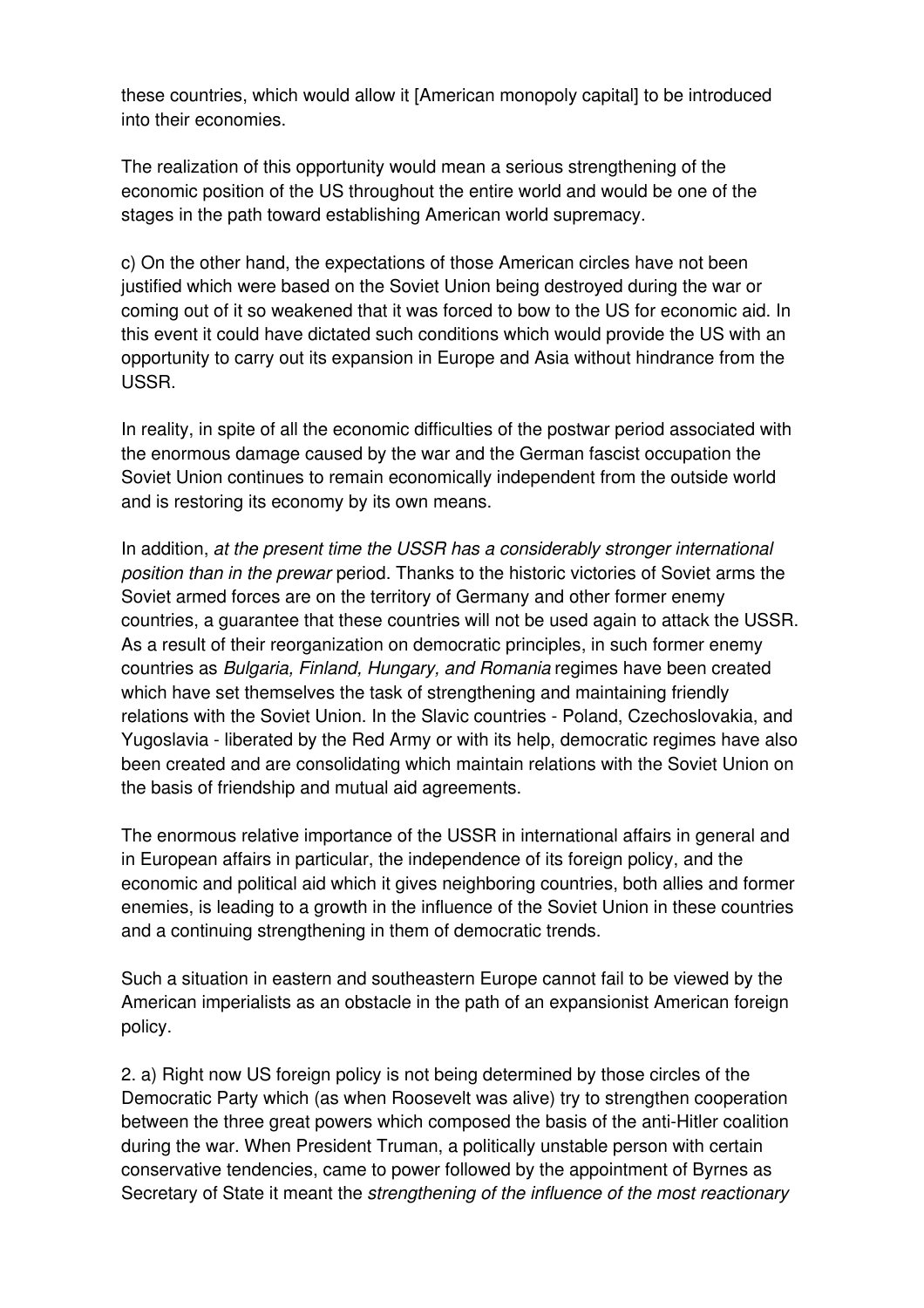*circles of the Democratic Party on foreign policy*. The constantly increasing reactionary nature of US foreign policy, which as a consequence of this approached the policy advocated by the Republican Party, has created a foundation for close cooperation in this area between the extreme right wing of the Democratic Party and the Republican Party. This cooperation of the two parties, formalized in both houses of Congress in the form of an unofficial *bloc of reactionary Southern Democrats and the old guard of the Republicans* headed by Vandenberg and Taft, is especially clearly demonstrated in the fact that in their statements about foreign policy issues the leaders of both parties are essentially advocating the same policy. In Congress and at international conferences where as a rule prominent Republicans are represented in American delegations the latter actively support the foreign policy of the government, and often due to this the above [policy], moreover even in official statements of "bipartisan" foreign policy.

b) At the same time *the influence on foreign policy of the followers of the Roosevelt policy* of cooperation with *peaceloving powers* has been sharply reduced. The corresponding circles in the government, in Congress, and in the leadership of the Democratic Party are more and more being pushed to the background. The differences in the area of foreign policy which exist between Wallace and Pepper supporters on the one hand and the partisans of the reactionary "bilateral" policy on the other were recently displayed with great bitterness in Wallace's speech which led to his resignation as Secretary of Commerce. *Wallace's resignation signifies the victory of the reactionary forces of the Democratic Party* and the foreign policy which Byrnes is pursuing in cooperation with Vandenberg and Taft.

3. The increase in peacetime military potential and the organization of a large number of naval and air bases both in the US and beyond its borders are clear indicators of the US desire to establish world domination.

For the first time in the country's history in the summer of 1946 Congress adopted a law to *form a peacetime army not of volunteers but on the basis of universal military conscription*. The size of the Army, which is to reach 1 million men as of 1 July 1947, has been considerably increased. At the end of the war the size of the US Navy was reduced quite insignificantly compared to wartime. At the present time the US Navy occupies first place in the world, leaving the British Royal Navy far behind, not to mention other powers.

*The colossal growth of expenditures for the Army and Navy*, comprising \$13 billion in the 1946-1947 budget (about 40% of the entire budget of \$36 billion) and is more than 10 times the corresponding expenditures in the 1938 budget, when it did not even reach \$1 billion.

These enormous budget sums are being spent along with the maintenance of a large Army, Navy, and Air Force and also the creation of a vast system of naval and air bases in the Atlantic and Pacific Oceans. According to available official plans, in the coming years *228 bases*, support bases, and radio stations are to be built *in the Atlantic Ocean* and 258 *in the Pacific Ocean*. The majority of these bases and support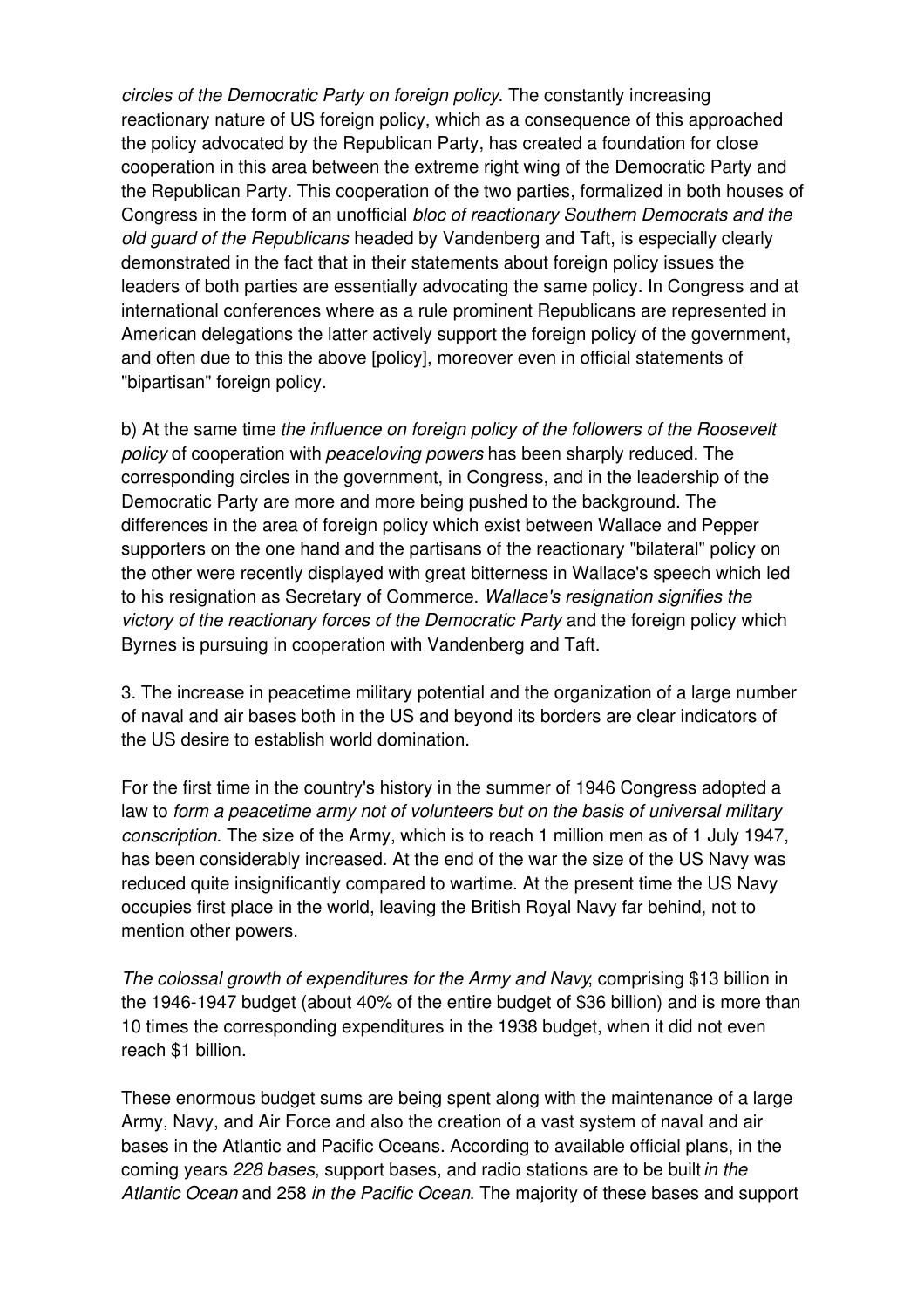bases are located outside the United States. The following bases exist or are to be built on islands in the Atlantic Ocean: Newfoundland, Iceland, Cuba, Trinidad, Bermuda, the Bahamas, the Azores, and many others; in the Pacific: former Japanese mandated possessions - the Marianas, and the Caroline and Marshall Islands, Bonin, Ryukyu, the Philippines, the Galapagos Islands (which belong to Ecuador).

The situating of American bases on islands often 10-12,000 kilometers from US territory and located on the other side of the Atlantic and Pacific Oceans clearly shows *the aggressive nature of the strategic designs* of the US Army and Navy. The fact that the US Navy is studying the naval approaches to European shores in a concentrated manner is also confirmation of this. During 1946 US Navy ships visited Norway, Denmark, Sweden, Turkey, and Greece with this purpose in mind. In addition the US Navy constantly cruises the Mediterranean Sea.

All these facts clearly show that their armed forces are designed to play a decisive role in the realization of plans to establish American world domination.

4. a) One of the stages in the establishment of American world domination is their *agreement with Britain about a partial division of the world on the basis of mutual concessions*. The main lines of the clandestine agreement between the US and Britain about the division of the world, as the facts indicate, are that they have agreed that the United States include Japan and China in the sphere of its influence in the Far East whereas for its part the US has agreed not to hinder Britain in solving the Indian problem or the strengthening of [British] influence in Thailand and Indonesia.

b) in connection with this division at the present time the US is dominant in China and Japan without any interference from Britain.

American policy *in China* strives for its complete economic and political subordination to control by American monopoly capital. In the pursuit of this policy the American government does not even stop at interference in the internal affairs of China. At the present time there are more than 50,000 American soldiers in China. In a number of cases US Marines have directly participated in combat operations against the people's liberation forces. The so-called "mediation" mission of General Marshall is only a cover for actual interference in the internal affairs of China.

How far the policy of the American government has gone with respect to China is witnessed by the fact that it is now trying to exercise control over its army. Recently the US government introduced a bill for congressional discussion concerning military aid to China which provides for the complete reorganization of the Chinese army, its training with the aid of American military instructors, and supply with American weapons and equipment. An American consulting mission of Army and Navy officers will be sent to China in order to implement this program.

China is gradually being turned into a base of the American armed forces. American air bases are situated throughout its entire territory. Their main ones are located in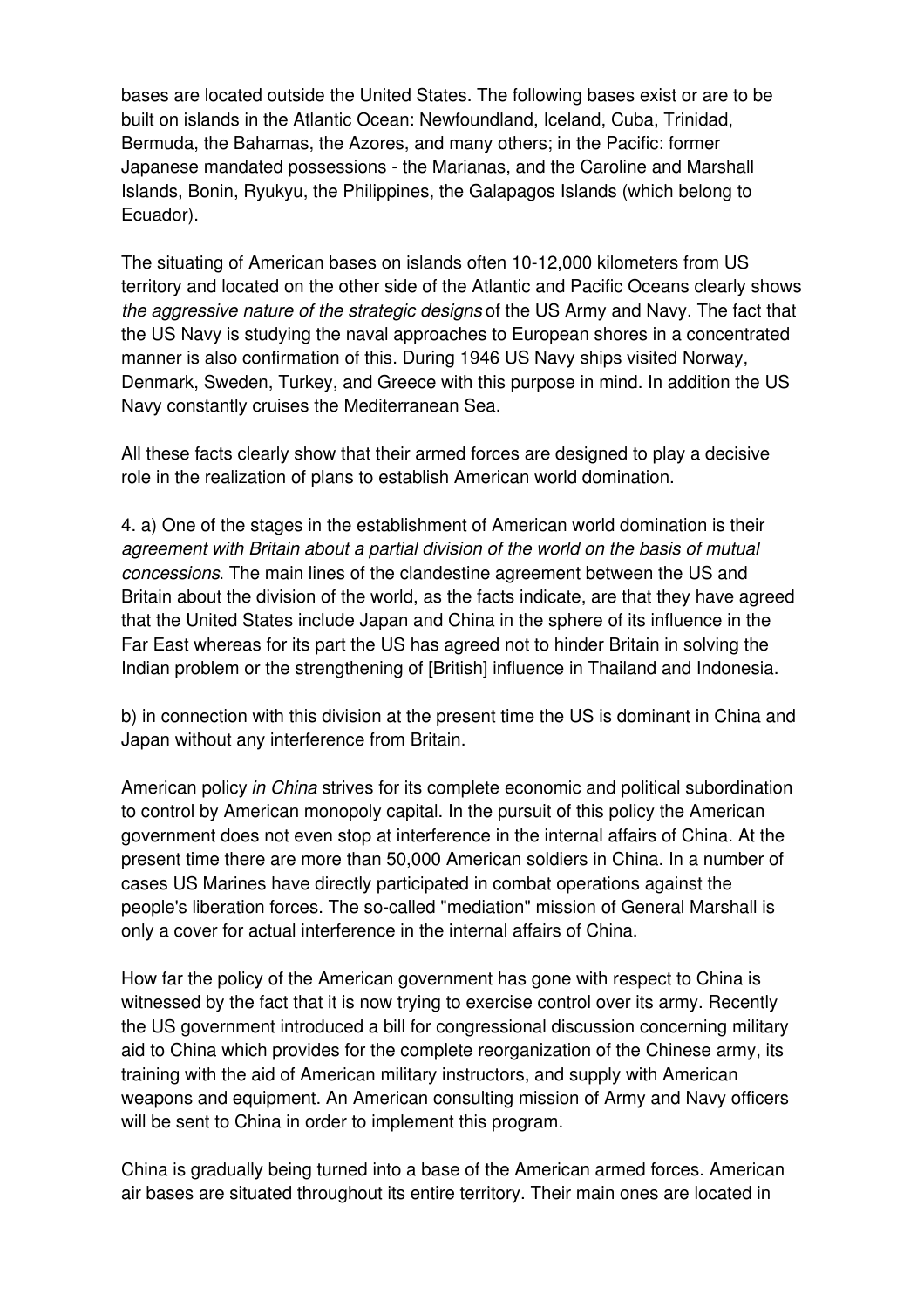Beijing, Qingdao, Tianjin, Nanking, Shanghai, Chengdu, Chongqing, and Kunming. The main American Navy base in China is located in Qingdao. The headquarters of the 7th Fleet is also located there. In addition, more than 30,000 American Marines are concentrated in Qingdao and its outskirts. The measures taken by the American Army in northern China show that it is calculating on remaining there for a long time.

*In Japan*, control is in the hands of the Americans in spite of the presence of the small contingent of American troops there. Although British capital has substantial interests in the Japanese economy British foreign policy with respect to Japan is being pursued so as not to interfere with the Americans' penetration of the Japanese economy and the subordination to its influence. In the Far East Commission in Washington and in the Allied Council in Tokyo the British representatives as a rule are in solidarity with American representatives who pursue this policy.

The measures of the American occupation authorities in the area of domestic policy and directed at supporting reactionary classes and groups which the US is counting on using in the struggle against the Soviet Union also encounter a sympathetic attitude from Britain.

c) A similar policy is also being pursued in the United States with respect to the British sphere of influence in the Far East. The US recently halted its attempts which it had been making during the recent war to influence the solution of Indian problems. Now there are often cases when the mainstream American press, which more or less reliably reflects official American government policy, speaks favorably of the British policy in *India*. American foreign policy is also not hindering British troops from suppressing the national liberation movement in *Indonesia* together with the Dutch Army. In addition, even instances are known of assistance from the United States to this British imperialist policy by sending American weapons and supplies to the British and Dutch troops in Indonesia, the sending of Dutch Navy sailors from the US, etc.

5. a) If the *division of the world* in the Far East between the US and Britain can be considered a fait accompli then it cannot be said that a similar situation exists in the *Mediterranean* and the countries adjacent to it. The facts rather say that such an agreement in the Middle East and Mediterranean region has not yet been reached. The difficulty of an agreement between Britain and the US in this region is that British concessions to the United States in the Mediterranean would be fraught with serious consequences for the entire British Empire, for which it has exceptional strategic and economic importance. Britain would not be averse to using the American armed forces and influence in this region, directing them to the north against the Soviet Union. However, the United States is not interested in helping and supporting the British Empire in this point where it is vulnerable but in penetrating the Mediterranean and Middle East more thoroughly itself, which attracts them with its natural resources, primarily *oil*.

b) In recent years American capital has been being introduced into the economies of *Middle Eastern* countries quite intensively, particularly in the oil industry. At the present time there are American oil concessions in all the Middle East countries which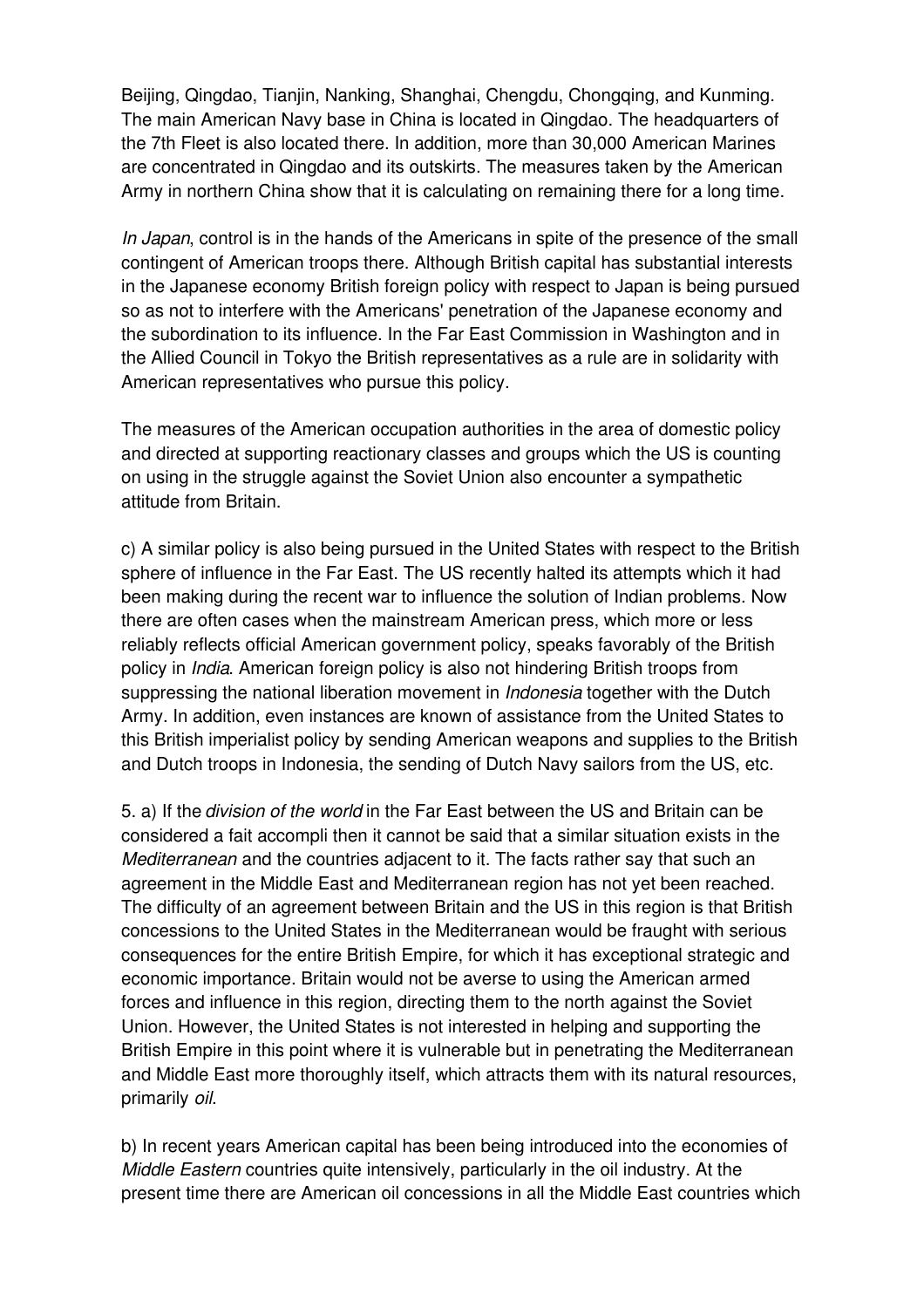have sources of oil (Iraq, Bahrain, Kuwait, Egypt, and Saudi Arabia). American capital, which first appeared in the Middle East oil industry only in 1927, now controls about 42% of the total proven reserves of the Middle East (less Iran). Of the total proven reserves of 26.8 billion barrels of oil 11 billion belong to US concessions. In striving to guarantee the further development of its concessions in individual countries, which are often the largest (as is the case in Saudi Arabia, for example), American oil companies are planning to build a trans-Arabian pipeline which is to pump oil from the American concession in Saudi Arabia and in other countries to the southeastern coast of the Mediterranean, ports in Palestine and Egypt.

In pursuing expansion in the Middle East American capital has British capital as its competition, which is stubbornly resisting this expansion. The fierce nature of the competition between them is the main factor which prevents Britain and the United States from achieving an agreement about the division of spheres of influence in the Middle East, which might only take place at the expense of direct British interests in this region.

Palestine, where the US has recently displayed great interest, creating many difficulties for Britain, can be cited as an example of the quite sharp differences in US and British policy in the Middle East as is occurring in the case of the demand of the US government to allow 100,000 European Jews into *Palestine*. American interest in Palestine, outwardly expressed in sympathy for the Zionist cause, actually only means that American capital is expecting to become rooted in the economy of Palestine by interfering in Palestinian affairs. The choice of a Palestinian port as one of the terminal points of the American oil pipeline explains a lot about American foreign policy on the issue of Palestine.

c) The lack of agreement between Britain and the US on the Middle East is also often displayed in the great *activity of the US Navy in the eastern Mediterranean*, which cannot fail to run counter to the main interests of the British Empire. This activity of the US Navy is undoubtedly also in connection with American oil and other economic interests in the Middle East.

However, it ought to be borne in mind that such facts as the visit of the American battleship Missouri to the Black Sea Straits, the visit of an American fleet to Greece, and the great interest which American diplomacy shows in the problem of the Straits have a dual meaning. On the one hand, it means that the US has decided to consolidate its position in the Mediterranean to support its interests in the countries of the Middle East and that it has chosen the Navy as the tool of this policy. On the other hand, these facts are a military and political demonstration against the Soviet Union. The strengthening of the US position in the Middle East and the creation of the conditions to base the US Navy at one or several places in the Mediterranean (Trieste, Palestine, Greece, Turkey) will therefore mean the appearance of a new threat to the security of the southern regions of the Soviet Union.

6. a) *The US attitude toward Britain* is determined by two circumstances. On the one hand, *the US views Britain as its greatest potential competitor* and, on the other,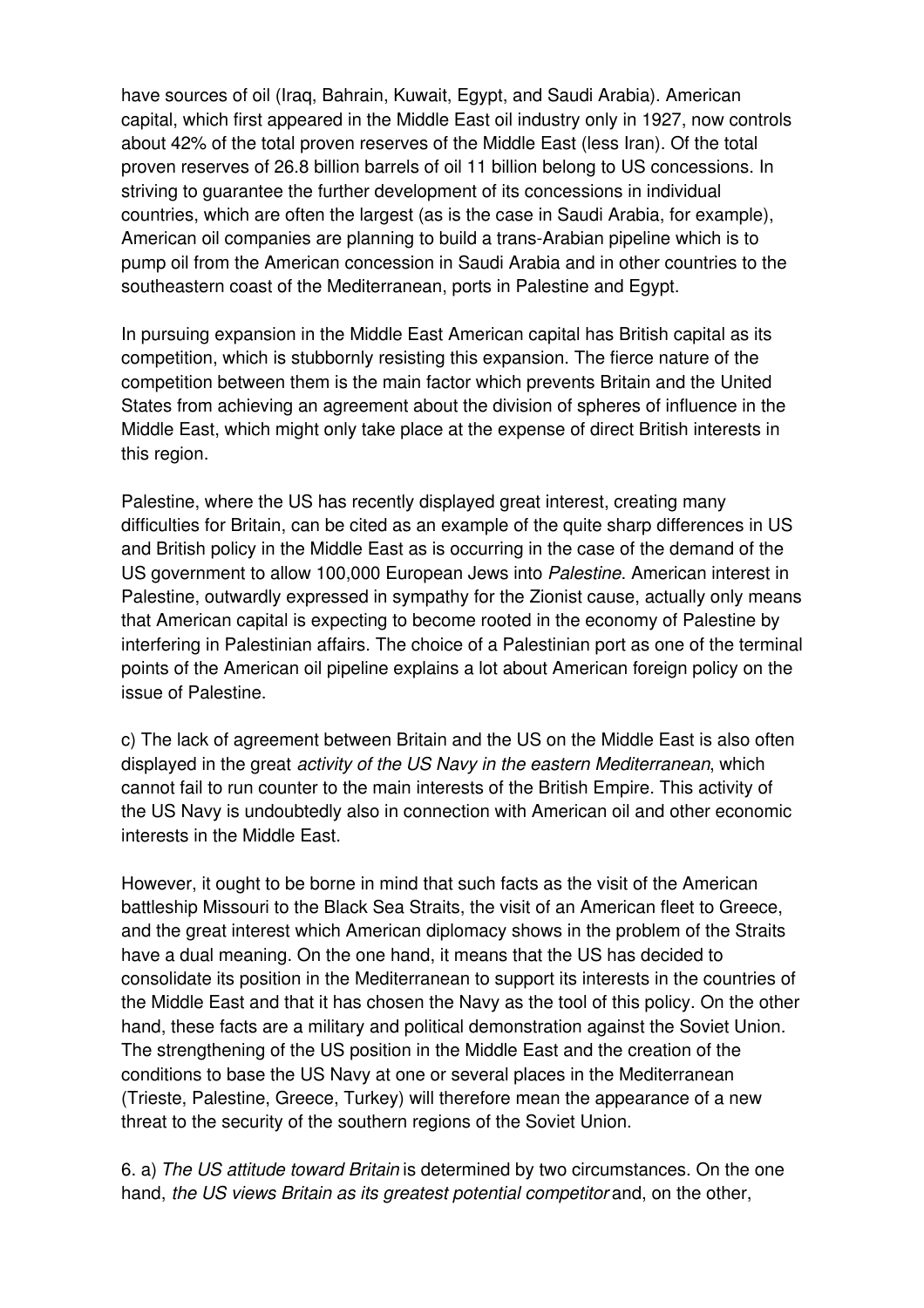*Britain seems to view the United States as a possible ally*. The division of several regions of the world *into* American and British *spheres of influence* has created the possibility, if not to avoid competition between them, which is impossible, then at least of reducing it somewhat. At the same time such a division makes it easier for them to achieve economic and political cooperation.

b) Britain needs American credits to reorganize its economy which was ruined by the war and it has been forced to make significant concessions to get them. This is the *importance of the loan* which the US recently gave Britain. With the help of the loan Britain will be able to strengthen its economy. At the same time this loan opens the door for the penetration of American capital into the British Empire. The narrow scope within which trade in the countries of the so-called sterling bloc has been found in recent years has been expanded at the present time and gives the Americans an opportunity to trade with British dominions, India, and the other countries of the sterling bloc (Egypt, Iraq, and Palestine).

c) The political *support which the United States gives* Britain is quite often manifested in the international events of the postwar period. At recent international conferences the US and Britain have closely coordinated their policies, especially in those instances when it was necessary to oppose the policy of the Soviet Union. The US gives Britain moral and political aid in its reactionary policy in Greece, India, and Indonesia. Complete coordination of American and British policy can be observed with respect to the Slavic and other countries bordering the Soviet Union. The most important American and British demarches in these countries after the war have had a quite similar and parallel nature. American and British policy in the United Nations Security Council has the same features of coordination (especially in questions about Iran, Spain, Greece, the withdrawal of foreign troops from Syria and Lebanon, etc.).

d) US ruling circles evidently have a sympathetic attitude toward*the idea of a military alliance with Britain*, but at the present time the matter has still not reached the point of concluding an official alliance. Churchill's speech in Fulton [Missouri] calling for the conclusion of an Anglo-American military alliance in order to establish joint world domination was consequently not officially supported by Truman or Byrnes, although Truman indirectly sanctioned Churchill's call by his presence.

But if the US is not now seeking to conclude a military alliance with Britain then all the same in practice it supports the closest contact with it on military issues. The Joint Anglo-American staff in Washington still continues to exist in spite of the fact that it has been over a year since the war ended. Frequent personal contact between British and American military leaders also continues. The recent trip of Field Marshal Montgomery to America is one indication of this contact. It is characteristic that as a result of his meetings with American military leaders Montgomery said that *the British Army would be patterned after the American model*. Cooperation is also being conducted *between the navies of these two countries*. It is sufficient to mention in this connection the participation of the Royal Navy in the recent maneuvers of the American fleet in the Mediterranean and the participation of the US fleet in the North Sea this autumn.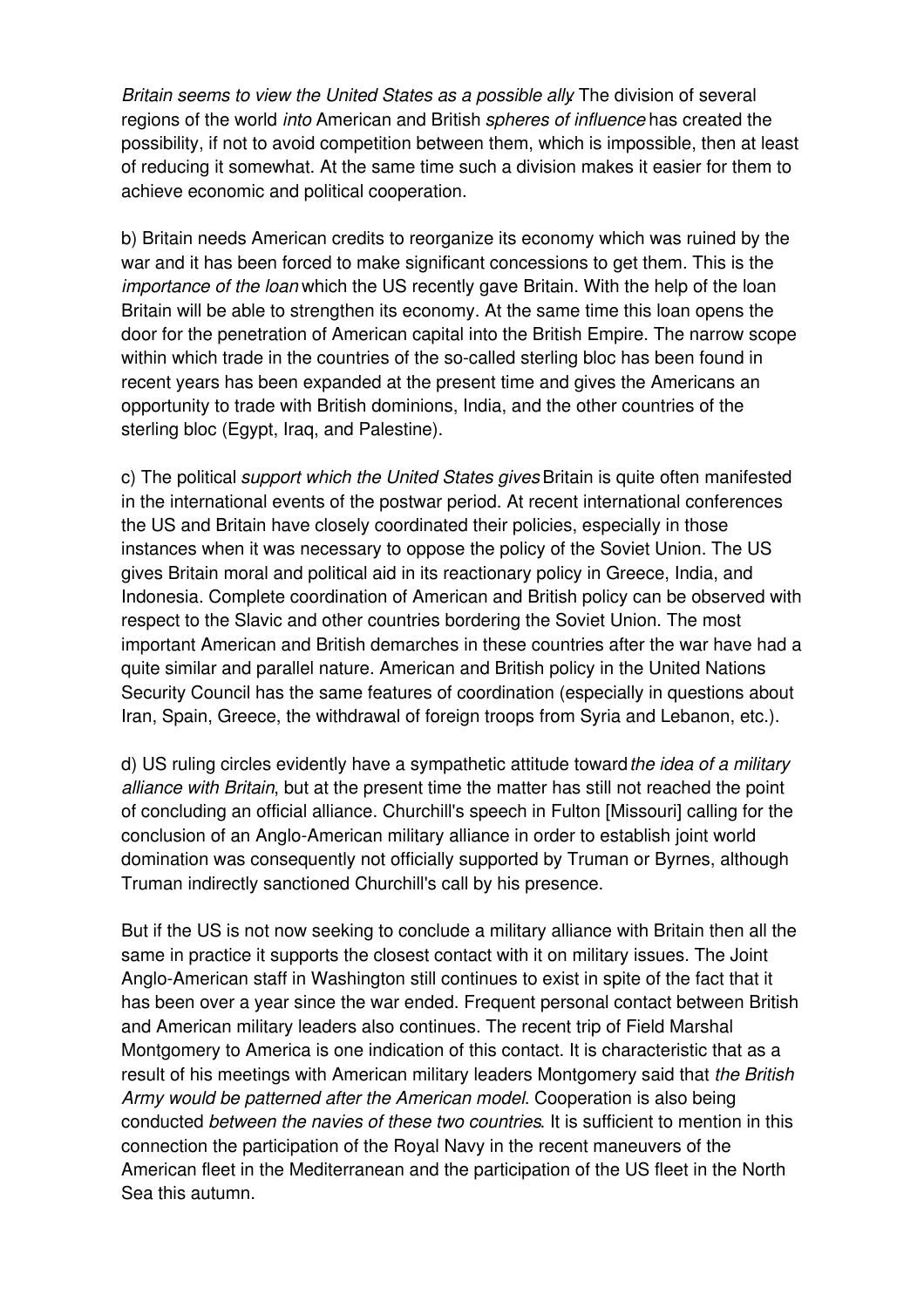e) In spite of the temporary achievement of agreements about very important issues, current relations between Britain and the United States are *quite conflictive* and cannot be long-term.

In many respects American economic aid holds a danger for Britain. Not to mention that by virtue of receiving the loan Britain will fall into a certain economic dependence on the US from which it will not be easy to free itself, it ought to be kept in mind that the conditions created by the loan for the penetration of American capital into the British Empire might entail serious political consequences. The countries in the British Empire or those dependent on it might reorient themselves to the United States under economic influence from powerful American capital, following the example of Canada in this respect, which is more and more escaping British influence and in the process orienting itself to the US. The strengthening of the American position in the Far East might stimulate a similar process in Australia and New Zealand. In the Arab countries of the Middle East which are trying to emancipate themselves from the British Empire there are also groups among the ruling classes which have no objection to trading with the United States. It is entirely possible that it is the Middle East that will become the *focal point of Anglo-American conflicts* where the agreements currently reached between the US and Britain will be destroyed.

7. a) *The "hard-line" policy with respect to the USSR* proclaimed by Byrnes after the rapprochement between reactionary Democrats and the Republicans is right now the main impediment in the way to cooperation between the great powers. It is mainly that in the postwar period the US has no longer been pursuing a policy of strengthening the cooperation of the Big Three (or Four) and, on the contrary, is trying to undermine the unity of these powers. The *goal* which is being set in the process is *to impose* the will of other countries on the Soviet Union. The attempt being made by several powers to undermine or completely *eliminate the veto principle* in the United Nations Security Council with the blessing of the United States is a move in this direction. This would give the United States an opportunity to create narrow groups and blocs among the great powers directed primarily against the Soviet Union and thereby split the united front of the United Nations. The renunciation of the veto by the great powers would turn the United Nations into an Anglo-American private domain in which the United States would have the leading role.

b) The current policy of the American government with respect to the USSR is also directed at limiting or displacing Soviet influence from neighboring countries. While implementing it the US is trying to take steps at various international conferences or directly in these very same countries which, on the one hand, manifest themselves in the support of reactionary forces in former enemy or allied countries bordering the USSR *with the object of creating obstacles to the processes of democratizing these countries* but, on the other, in *providing positions for the penetration of American capital into their economies*. Such a policy relies on weakening and disbanding [*razlozhit'*] the democratic governments in power there which are friendly to the USSR and then replacing them with new governments which would obediently carry out a policy dictated from the US. In this policy the US receives full support from British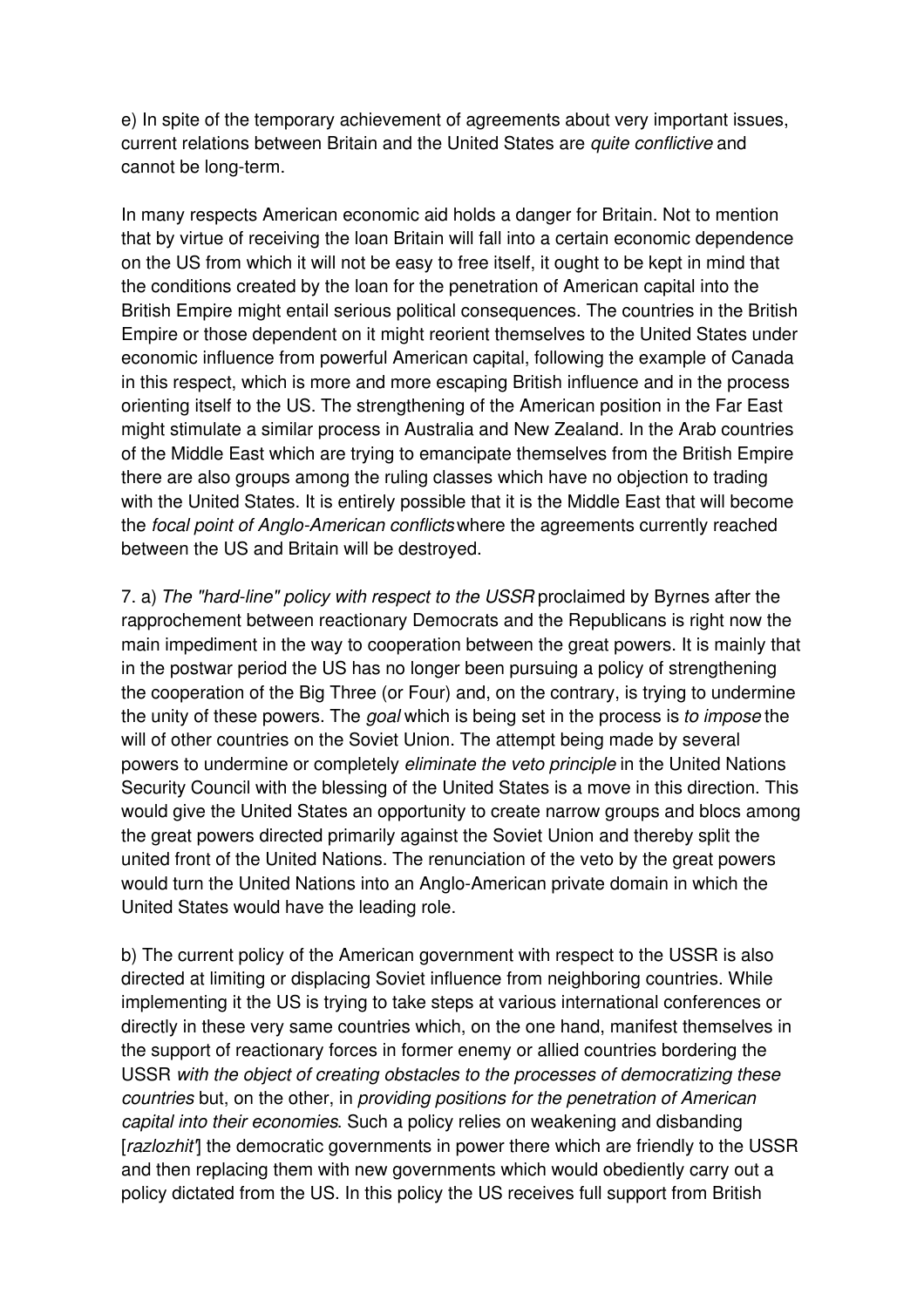diplomacy.

c) One of the most important links of overall US policy directed at limiting the international role of the USSR in the postwar world is *policy with regard to Germany*. The US is taking steps in Germany with special persistence to strengthen reactionary forces in order to counteract democratic restructuring, accompanied by completely insufficient steps regarding demilitarization.

American occupation policy is not setting as its goal the elimination of the remnants of *German fascism* and the reorganization of German political life *on democratic principles* in order that Germany ceases to be an aggressive force. The US is not taking steps *to eliminate the monopolistic associations* of German industrialists on which German fascism relied in preparing aggression and waging war. An *agrarian* policy with the elimination of large landholders who were formerly a reliable bulwark of fascism is also not being pursued. Moreover, the US is providing for the possibility of ending the Allied occupation of German territory even before the main tasks of the occupation, consisting of the demilitarization and democratization of Germany, are finished. The preconditions would thereby be created for a revival of an imperialist Germany which the US is counting on using on its side in a future war. One cannot fail to see that such a policy has a clearly defined *anti-Soviet* focus and represents a serious danger to the cause of peace.

d) The numerous statements by American government, political, and military leaders about the Soviet Union and its foreign policy in an exceptionally hostile spirit are quite typical of the current attitude of American ruling circles toward the USSR. These statements are echoed in an ever more unbridled tone by the overwhelming majority of the American press. *Discussions about a "third war"*, meaning a war against the Soviet Union, even a direct call for this war with a threat to use the atomic bomb, this is the substance of statements about relations with the Soviet Union by reactionaries at public meetings and in the press. At the present time the advocacy of a war against the Soviet Union is not just the monopoly of the extreme right and the yellow American press which is represented by the Hearst and McCormick newspaper syndicates. This anti-Soviet campaign also includes such more "serious" and "respectable" publications of the conservative press like the New York Times and New York Herald Tribune. The numerous articles by Walter Lippmann in which he almost undisguisedly calls on the US to launch a strike on the Soviet Union in the most vulnerable places of the south and southeast of the USSR are characteristic of such publications of the conservative press.

The primary goal of this anti-Soviet campaign of American "public opinion" consists of exerting political pressure on the Soviet Union and forcing it to make concessions. Another, no less important goal of the campaign is a desire *to create an atmosphere of a fear of war* among the broad masses who are tired of war, which would make it easier for the government to take steps to maintain the great military potential in the US. It is in such an atmosphere that the law was passed in Congress about introducing peacetime military conscription, an enormous military budget was adopted, and plans are being developed to build a far-flung system of naval and air